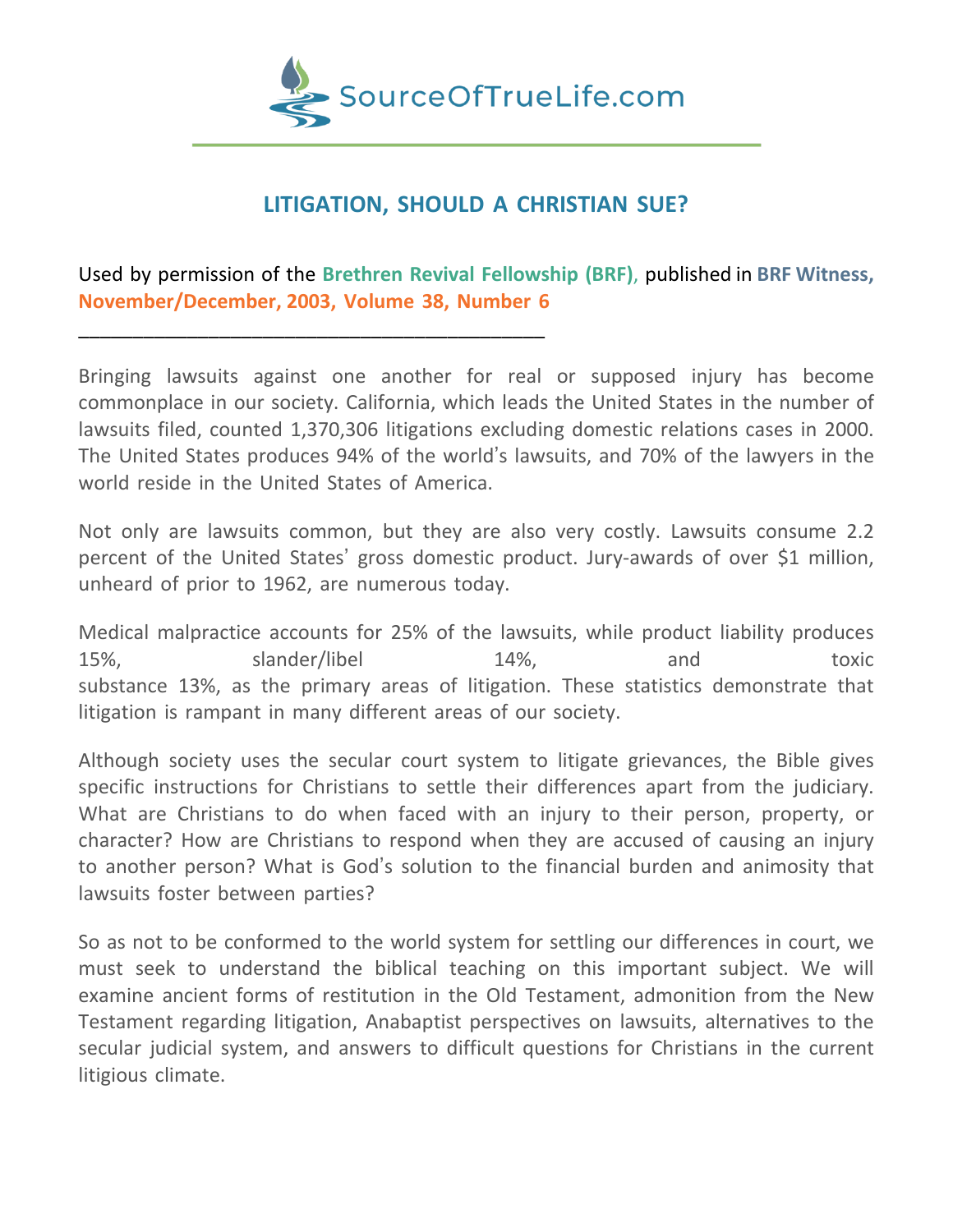### **Ancient Forms of Restitution in the Old Testament**

Moses gave the nation Israel God's specific instructions regarding the law of retaliation for both accidental and intentional injury. Although these are recorded several places in **Exodus, Leviticus, and Deuteronomy**, the most familiar rule is **Exodus 21:23-25.** "But if any lasting harm follows, then you shall give life for life, eye for eye, tooth for tooth, hand for hand, foot for foot, burn for burn, wound for wound, stripe for stripe." **Leviticus 24:19** states "If a man causes disfigurement of his neighbor, as he has done, so shall it be done to him."

These laws covered injury to person, property, and animals—including punishments for murder and accidental death. By modern day standards such laws seem archaic and barbaric, but since they were specific in the punishment for specific infractions of the law, they did prevent escalation of feuds and excessive retaliation of the injured party. Prior to these laws, humans could extract any restitution for injury. As recorded in **Genesis 4:23-24,** Lamech bragged to his wives that he killed a man for hurting him. Certainly, the punishment outweighed the crime, and God's system of justice prevented such outrageous reprisal under the law.

#### **Admonition from the New Testament**

Jesus addresses the concept of the law of retaliation in the Sermon on the Mount in **Matthew 5.** Jesus, in the fifth of 6 reinterpretations of Old Testament Scripture, states

"You have heard that it was said, 'An eye for an eye and a tooth for a tooth.' But I tell you not to resist an evil person. But whoever slaps you on your right cheek, turn the other to him also. If anyone wants to sue you and take away your tunic, let him have your cloak also. And whoever compels you to go one mile, go with him two. Give to him who asks you, and from him who wants to borrow from you do not turn away" **(Matthew 5:38-42).**

Jesus' teaching illustrates that as God is a God of justice in the Old Testament, He is a God of mercy in the New Testament. As God grants us mercy when we commit injury (sin) against Him, so should we be merciful when others injure us.

While this passage is the basis for the Anabaptist teaching of nonresistance, a careful analysis reveals that it teaches nonresistance, and non-retaliation by litigation, as well. Jesus lists four separate injuries which could result in litigation or retaliation, the second of which specifically mentions a lawsuit.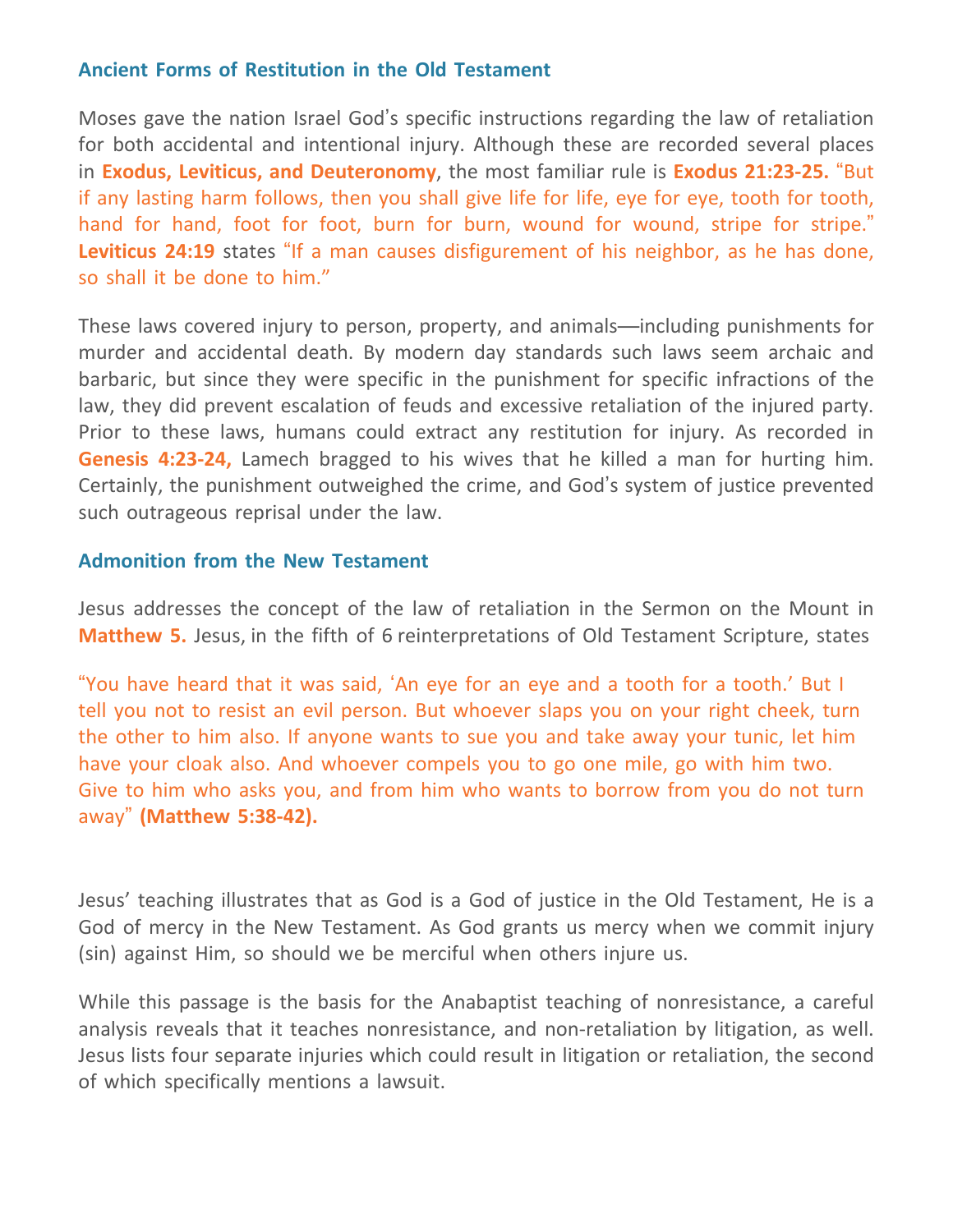The words "Slaps you on your right cheek" refer to a physical injury. Analogous situations today might include not only an injury from an altercation, but also automobile injuries, medical malpractice claims, product liability suits, or workers' compensation cases. Jesus says don't retaliate or contest the matter.

The second example describes one who might "sue you and take away your tunic." That concerns a person who initiates a suit against you. Physicians and health care workers are especially vulnerable to malpractice suits. Jesus says, "Don't contest; give more than is asked."

The fact that a Roman soldier could compel a Jewish citizen to carry his pack one mile is the basis for the third insult. This speaks of unwanted pressure from a military or government agency. Perhaps paying taxes to the government for programs which we don't personally support is an analogous modern-day example. The inference here is to not file a suit to protest government programs.

The final provocation concerns financial interests. Should a person sue for the collection of unpaid debts? Again, Jesus would not contest.

The New Testament admonition against initiating a lawsuit is an extension of the general teaching of nonresistance. Paul further discusses the issue in **1 Corinthians 6** — not only reiterating Jesus' instruction, but also defining the reason Christians should not be involved in litigation in the civil courts. Paul expressly forbids litigation when he asks the rhetorical question: "Dare any of you, having a matter against another, go to law before the unrighteous, and not before the saints?" **(1 Corinthians 6:1).** He lists several reasons for this prohibition:

- 1. The civil courts are composed of unbelievers (unrighteous) people. Why would Christians want an unbeliever to settle their differences? **(verses 1, 6).**
- 2. God has given authority to the saints (church) to judge. The saints will judge the world and angels in the millennium; therefore, they have the authority and responsibility to judge matters in this life as well **(verse 2).**
- 3. It is a shame to the church. It is a poor example to the secular world if believers can't settle their difference peaceably without resorting to the civil law **(verse 5).**
- 4. It is in contrast to Christ's teaching. Why not allow yourself to be defrauded or to suffer wrong, rather than strike back, as Jesus taught in the Sermon on the Mount? **(verse 7).**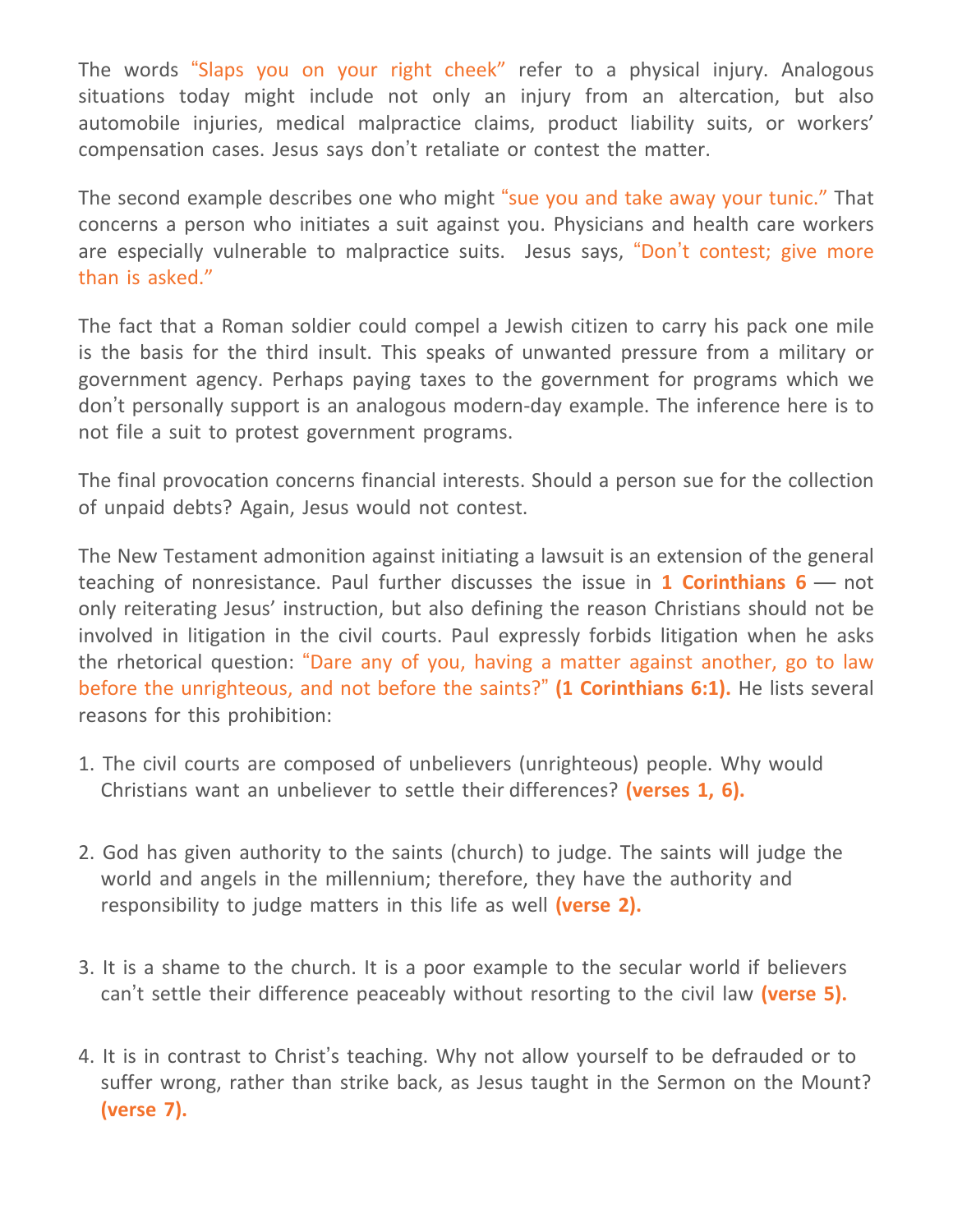5. It is sin. Paul plainly states that it is wrong to pursue litigation **(verse 8).** Some may argue that this instruction applies only to suits and disagreements between Christians, for Paul specifically writes to the Corinthian church and speaks of suits between the brethren. While this may apply to the church, does it necessarily extend to suits against non-Christians? Certainly, it does. Jesus' instruction included insults from unbelievers such as Roman soldiers **(Matthew 5:41).** Therefore, we can conclude that the advice against litigation as an extension of the teaching of nonresistance compels us to avoid suits against unbelievers as well as against believers.

## **Anabaptist Thought on Litigation**

The Brethren have long opposed litigation to seek revenge or restitution. Paragraph 5 of the 1923 Brethren Card states that the Church of the Brethren "Opposes on Scriptural grounds….going to law, especially against our Christian brethren **(1 Cor.6:1-9).**"

Peter Nead wrote "…the children of God are not under the law; I mean that they are not to make use of the law, so as to compel any of their fellow mortals into measures, or to bring any of them unto punishment. No, no—the children of God must not take vengeance on any man."

As early as 1810, Annual Meeting prohibited collecting debts through the civil courts, and in 1869, a query was discussed "How is it considered by the brethren for a Brethren to take the benefit of the bankruptcy law?" The answer: "Considered, not according to the gospel. Matthew 5: 40."

By 1920, the position of Annual Conference softened as it was supposed that there were instances in which litigation could not be avoided. Several guidelines were given:

- 1. The Christian should do more than required.
- 2. The principles of nonresistance should not be violated.
- 3. Consent of both parties was needed to pursue the court.
- 4. The counsel of the church should be sought before going to law. Although this may seem a more relaxed standard than the Biblical or previous Anabaptist instruction, it continues to be far more stringent and thoughtful than the current practice of addressing grievances though the legal system.

### **Alternatives to Litigation**

Although the New Testament plainly prohibits believers from initiating a lawsuit, it does prescribe alternatives for reconciliation in matters of dispute. Christians have several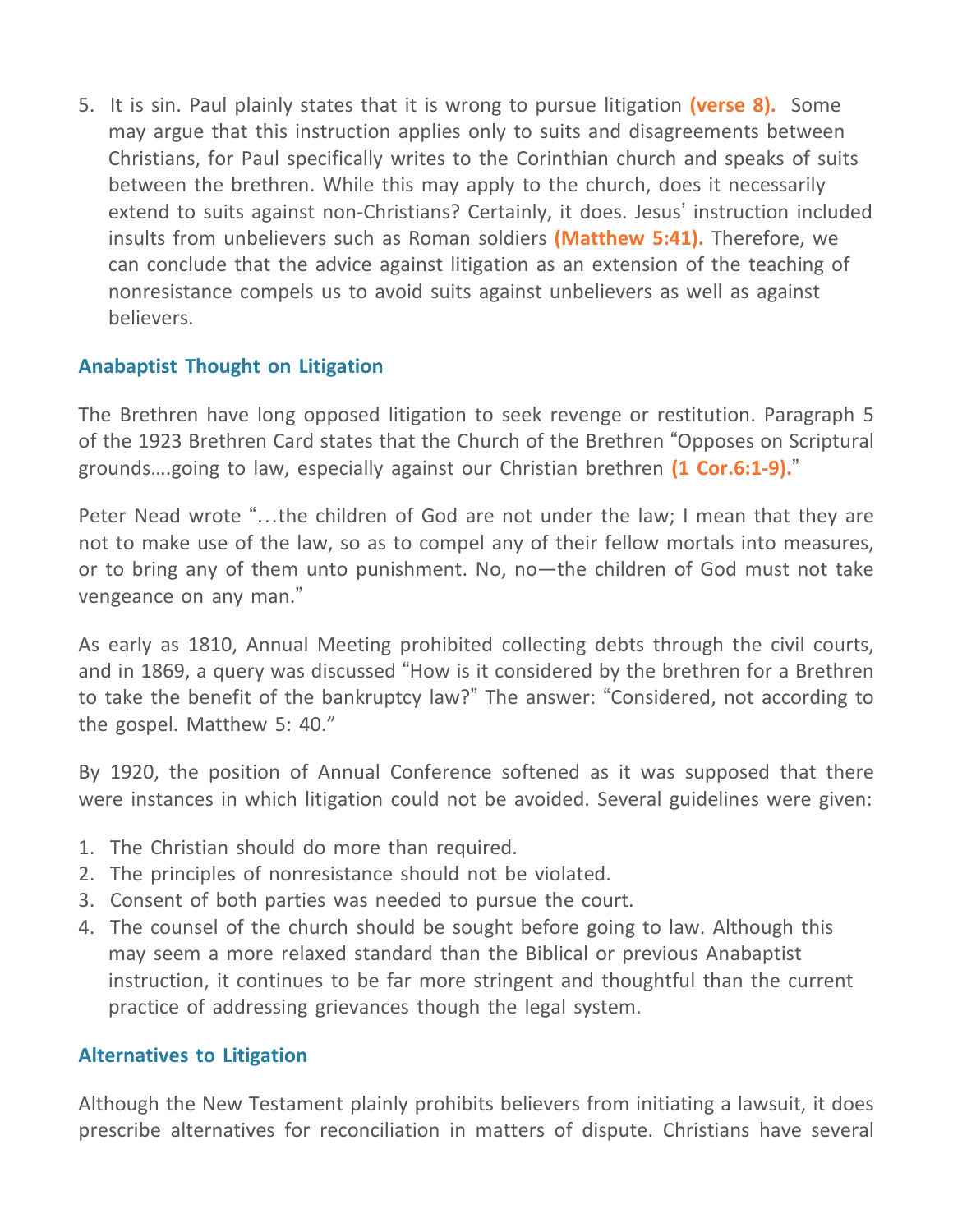methods of recourse to achieve vindication, to reconcile conflict, and to restore relationships—methods that are unknown to the world and often unknown or ignored by believers.

In the case of disputes between believers, Paul states that the church should judge these matters (as previously noted in **1 Corinthians 6: 2-4**). Jesus has given a specific procedure for an individual to follow in **Matthew 18: 15-17.**

First, the matter should be discussed privately between the individuals involved. If no resolution is obtained, a conference with two or three other brethren should be engaged. If no resolution is concluded, the third step is to bring the dispute before the entire church council. Finally, if the offending individuals don't heed the decision of church council, they may be excommunicated from the fellowship.

For disputes involving a Christian with an unbeliever, Jesus advises us to find a solution before legal action is taken. "Yes, and why, even of yourselves, do you not judge what is right? When you go with your adversary to the magistrate, make every effort along the way to settle with him, lest he drag you to the judge…" **(Luke 12:57-58).** We are told also in **Proverbs 25:9** that it is best to keep deliberations private: "Debate your case with your neighbor himself, and do not disclose the secret to another." Unfortunately, all disputes do not reach amiable conclusions by these methods. Despite this, believers are charged with responsibility to resolve these issues within themselves in a Christ-like manner.

Our first responsibility is to forgive others for the injury and wrong they have promoted. We hurriedly and thoughtlessly pray many times, "Forgive us our debts, as we forgive our debtors." We need to forgive others for their wrongdoing, even if the other party has not been repentant or apologetic. Once forgiveness is achieved, we will not have a feeling of revenge, and our anger at the injustice will be assuaged. Otherwise, we will suffer the consequences of our own unforgiven sin before God—as well as the longterm physical, emotional, and spiritual effects of seething anger.

Secondly, we must be willing to receive wrongs and suffer without objection. "Why do you not rather let yourselves be defrauded?" **(1 Corinthians 6: 7).** This is especially true when the injury has been for the sake of the Gospel. "Blessed are you when they revile and persecute you, and say all kinds of evil against you falsely for My sake. Rejoice and be exceedingly glad, for great is your reward in heaven, for so they persecuted the prophets who were before you." **(Matthew 5:11, 12).** Not only do we have the prophets for an example of suffering in silence, but that of Jesus himself. We read in **1 Peter 2:23,** "Who, when he was reviled, did not revile in return; when He suffered, He did not threaten, but committed Himself to Him who judges righteously." Paul explains that as Christ has given us the example, we should follow in His steps. It is better to suffer